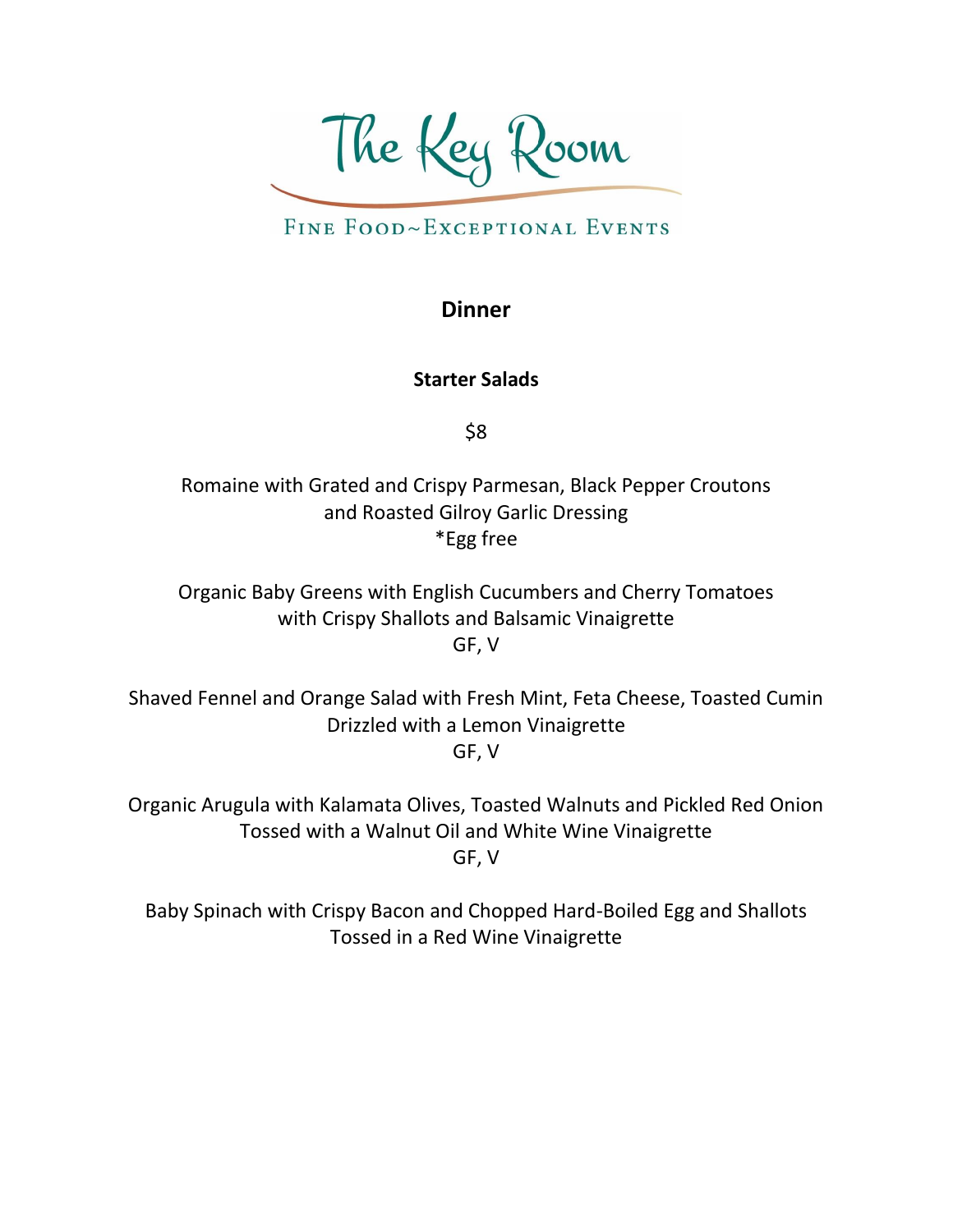**Entrées** 

#### Poultry

Breast of Chicken Marsala Slow Roasted with Marsala Wine, Sweet Garlic and Cremini Mushrooms \$28

Pan Roasted Breast of Chicken with a Chimichurri Sauce of Fresh Herbs, Garlic, Olive and Red Pepper Flakes \$28

> Game Hen al Matone (Under a Brick) with a Fresh Cranberry-Orange Gastrique \$30

> > Beef, Pork & Lamb

Grilled Bistro Filet with a Cabernet Demi-Glace \$35

Slow Braised Boneless Beef Short Ribs with Green Peppercorn Sauce \$35

Roast Prime Rib of Beef with a Sherry Reduction and Creamed Horseradish \$40

Medallions of Grilled Pork Tenderloin with Whole Grain Dijon Mustard Sauce \$30

Roast Pork Loin Stuffed with Seasonal Fruits and Nuts and Braised with Pan Juices \$30

> Grilled California Lamb Chops with Fig and Olive Tapenade \$40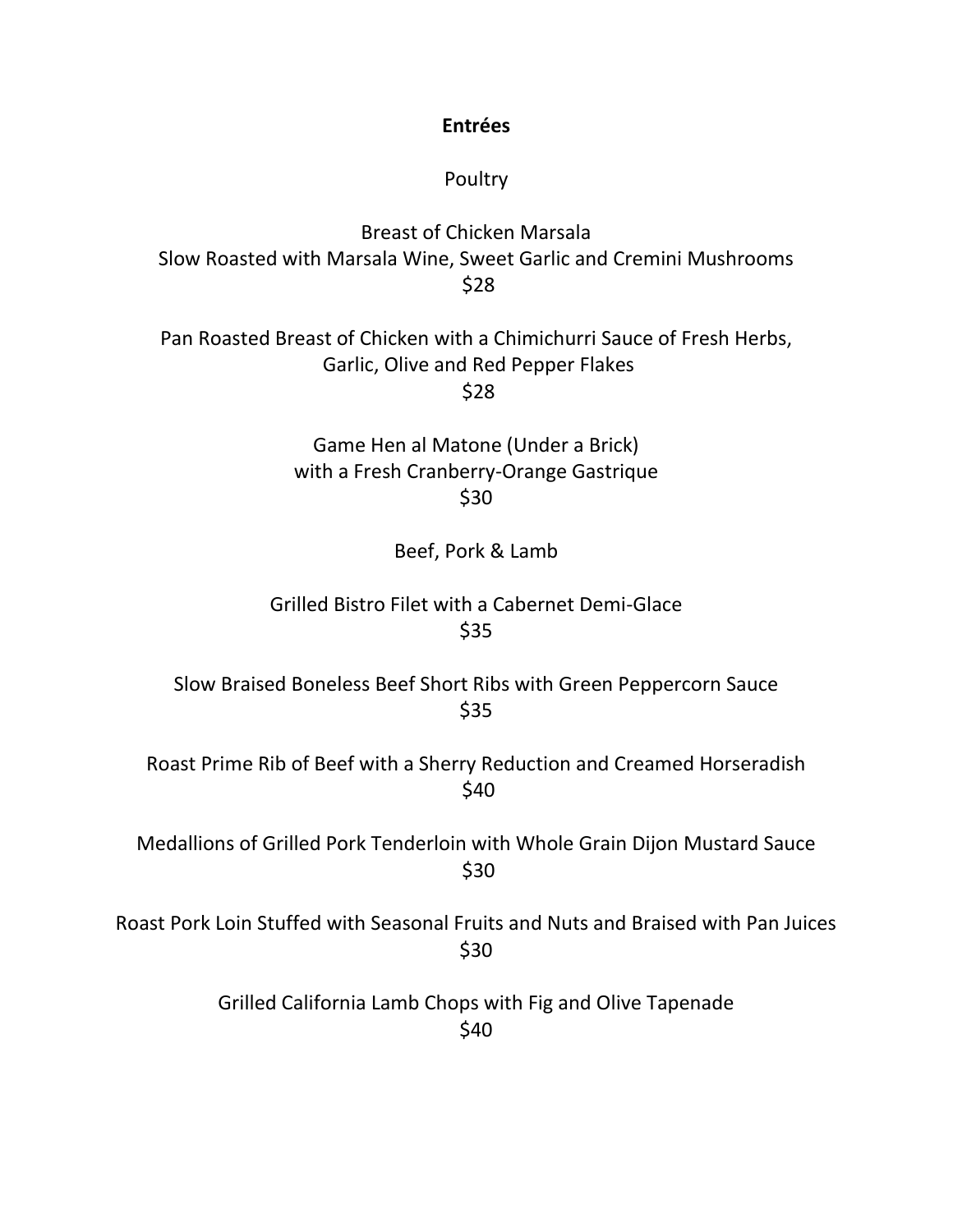| Seafood                                                                                                                              |
|--------------------------------------------------------------------------------------------------------------------------------------|
| Filet of Rock Cod "Veracruz" – Spicy Tomato and Bell Pepper Fondue<br>\$32                                                           |
| New Orleans Style BBQ, Wild Gulf Shrimp with a Tomato and White Wine<br>Reduction Served with Anson Mills Stone Ground Grits<br>\$34 |
| Wild or Organic Roast Filet of Salmon with Herbed Beurre Blanc<br>\$38                                                               |
| Pasta & Vegetarian                                                                                                                   |
| Chef's Choice Pasta with Seasonal Vegetables, Garlic, Lemon and White Wine<br>\$26                                                   |
| Eggplant Rollatini Stuffed with Seasoned Ricotta and Marinara<br>\$26                                                                |
| Ragout of Leeks & Cremini Mushrooms in a Coconut Curry Sauce<br>\$24                                                                 |
| Risotto with Swiss Chard, Shaved Parmesan and Drizzled with Basil Oil<br>\$24                                                        |
| Portobello Mushroom Wellington with Red Pepper and Saffron Coulis<br>\$26                                                            |
| Entrées include a choice of two sides:                                                                                               |
| Mashed Potatoes with Gilroy Garlic or Fresh Chives Classic Rice Pilaf                                                                |
| Scalloped Potatoes with Gruyère Cheese                                                                                               |

Penne Pasta with House-made Pesto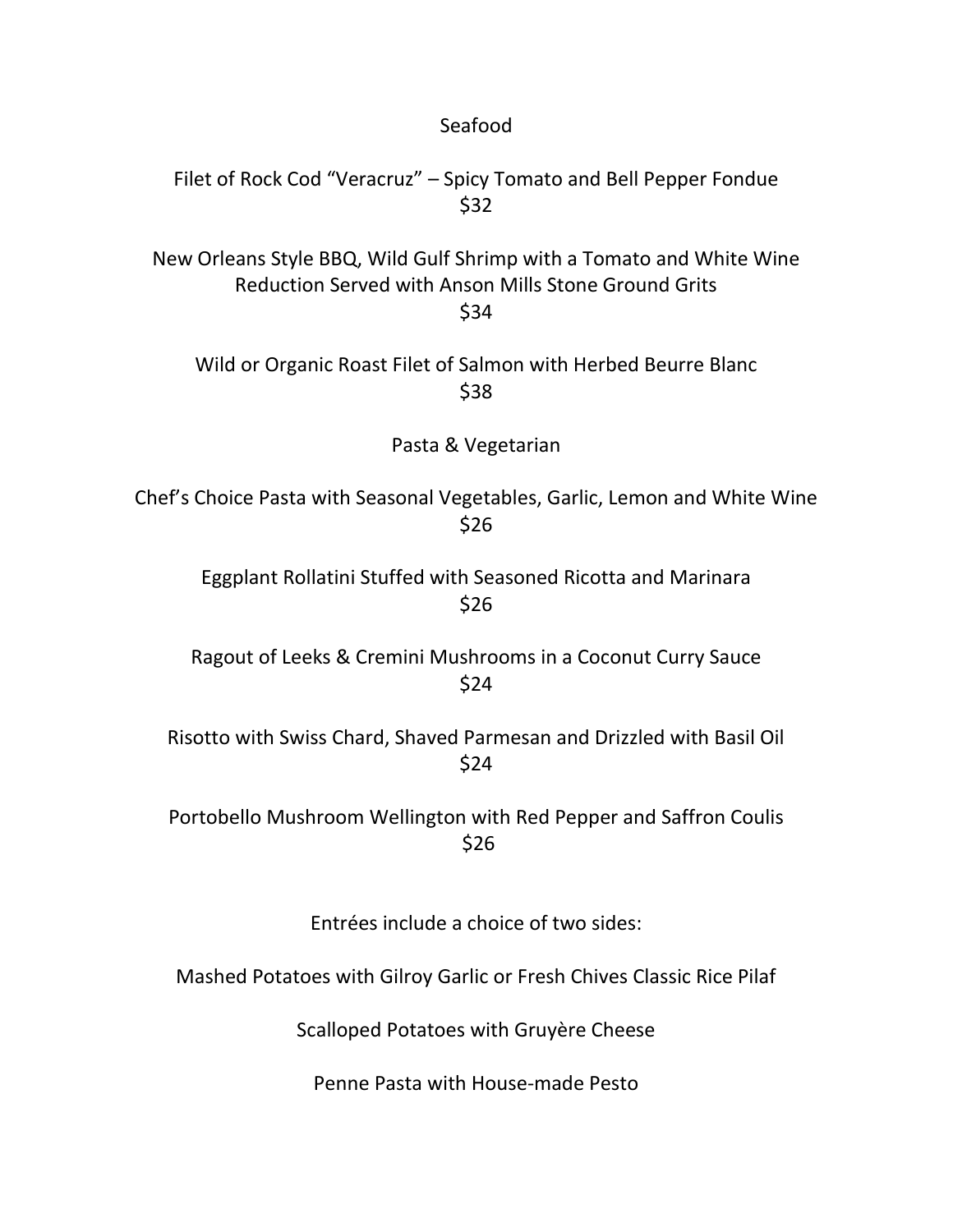Whipped Chipotle Sweet Potatoes Roasted Seasonal Vegetables Broccolini with Roasted Garlic and Chili Flakes Sauteed Green Beans with Slivered Almonds

*\*Consuming raw or undercooked meats, poultry, seafood, shellfish, or eggs may increase your risk of foodborne illness.*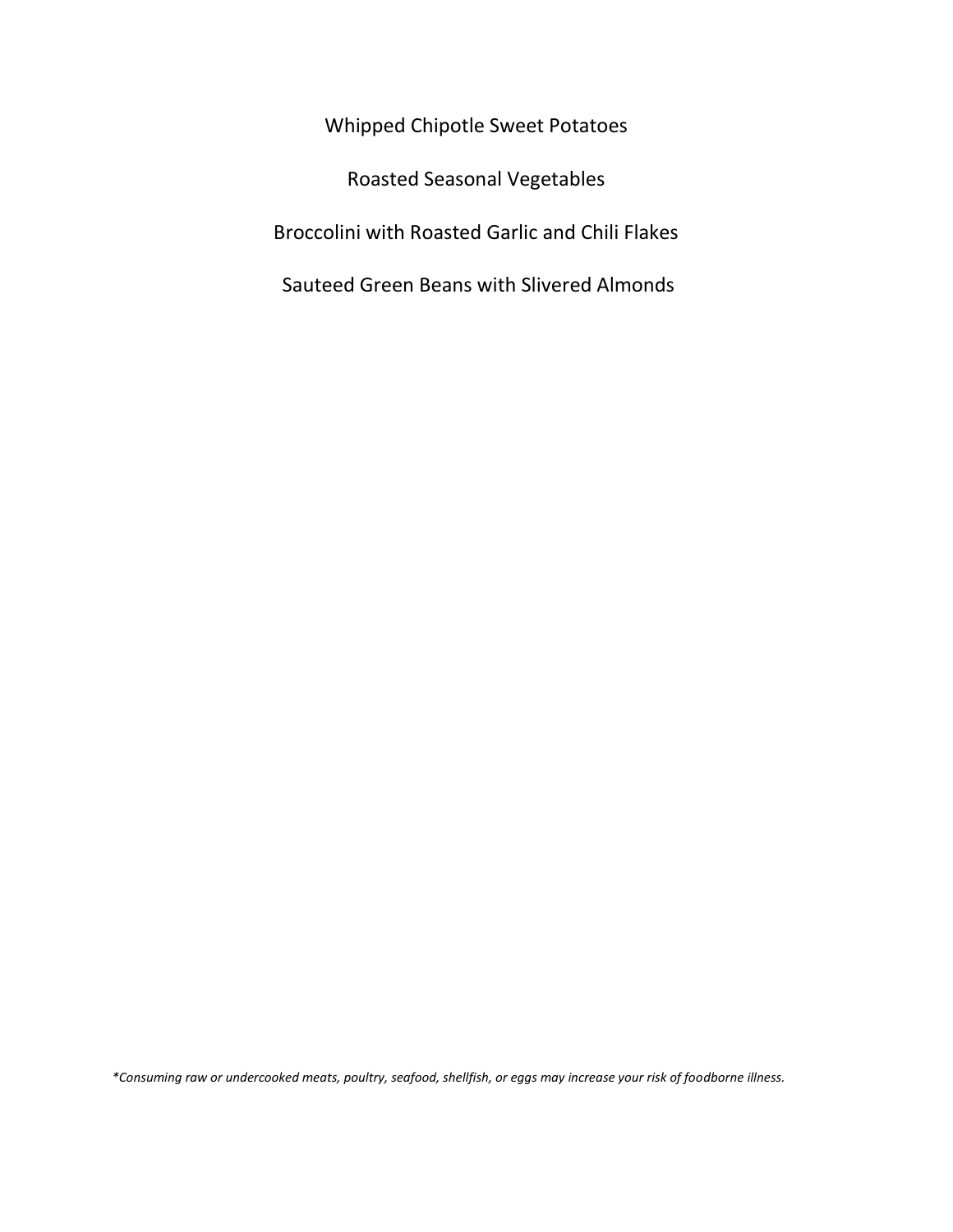The Key Room

FINE FOOD~EXCEPTIONAL EVENTS

## **Mexican Fiesta**

Entrées – Choice of Two

Includes Fresh Corn and Flour Tortillas

Beef - **\$28** Beef Picadillo or Carne Asada

Chicken - **\$26** Chicken Mole Yucatan or Cumin Marinated Chicken with Chimichurri or Chicken Pibil

> Pork - **\$26** Pork Pibil or Sopes with Chorizo

> > Vegetarian - **\$24**

Potato & Roasted Corn Flautas or Chile Relleno with Sweet Potato & Corn or Tamales with Roasted Chiles and Queso Fresco

Entrées include a choice of two sides:

Green Rice

Borracho Beans

Black Beans with Epazote

Roasted Plantains with Mexican Crema